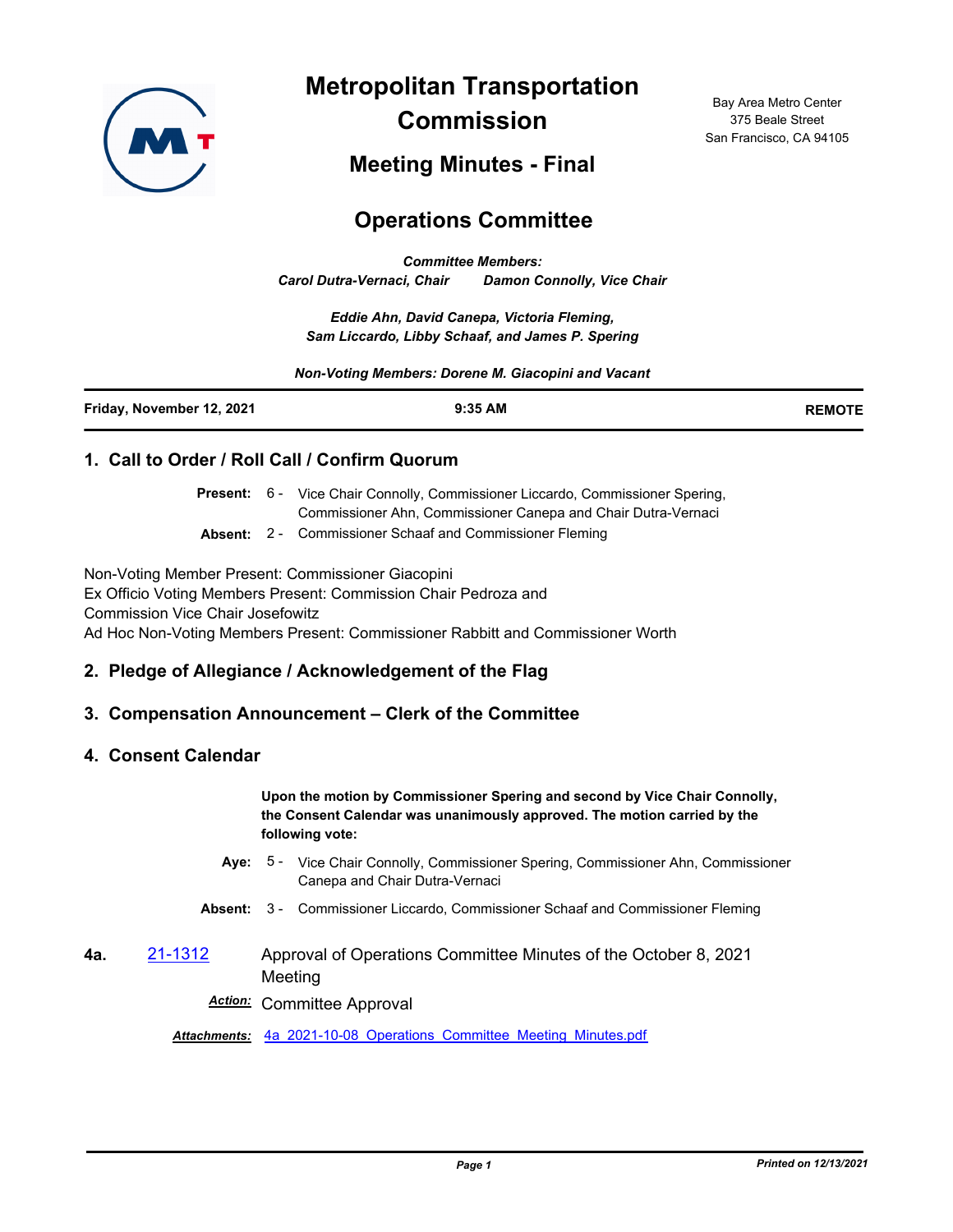| 4b. | 21-1327 | Contract Amendment - Bay Area Carpool Program & Commuter Benefits<br>Program: WSP USA Inc. (\$126,469)                                |
|-----|---------|---------------------------------------------------------------------------------------------------------------------------------------|
|     |         | <b>Action:</b> Committee Approval                                                                                                     |
|     |         | <b>Presenter:</b> Barbara Laurenson                                                                                                   |
|     |         | Attachments: 4b Contract-1-Yr Extension of Carpool and Commuter Benefits Pr<br>ograms.pdf                                             |
| 4c. | 21-1369 | Contract Amendment - 511 Technical Advisory Services: Kimley-Horn and<br>Associates, Inc. (\$200,000)                                 |
|     |         | <b>Action:</b> Committee Approval                                                                                                     |
|     |         | Presenter: Corey Dodge                                                                                                                |
|     |         | Attachments: 4c Contract Amendment-511 Technical Advisory Services Kimley-<br>Horn_and_Associates_Inc_(\$200,000).pdf                 |
| 4d. | 21-1375 | Contract - Connected Bay Area Strategic Plan - Planning Services:<br>Kimley-Horn and Associates, Inc. (\$175,000)                     |
|     |         | <b>Action:</b> Committee Approval                                                                                                     |
|     |         | Presenter: Mario Ung                                                                                                                  |
|     |         | Attachments: 4d Contract-Planning Services-Connected Bay Area Strategic Plan<br>.pdf                                                  |
| 4e. | 21-1377 | Contract - North Bay Baylands Regional Conservation Investment Strategy:<br>Environmental Science Associates (\$380,000)              |
|     |         | <b>Action:</b> Committee Approval                                                                                                     |
|     |         | Presenter: Ben Botkin                                                                                                                 |
|     |         | Attachments: 4e Contract Regional Conservation Investment Strategy-ESA.pdf                                                            |
| 4f. | 21-1378 | Contract Amendment - Clipper® START/Toll Discount Program Eligibility<br>Verification: Cubic Transportation Systems, Inc. (\$800,000) |
|     |         | <b>Action:</b> Committee Approval                                                                                                     |
|     |         | Presenter: Lysa Hale                                                                                                                  |
|     |         | Attachments: 4f Contract Amendment-Cubic Transportation Systems Inc.pdf                                                               |

Commissioner Liccardo arrived after the approval of the Consent Calendar.